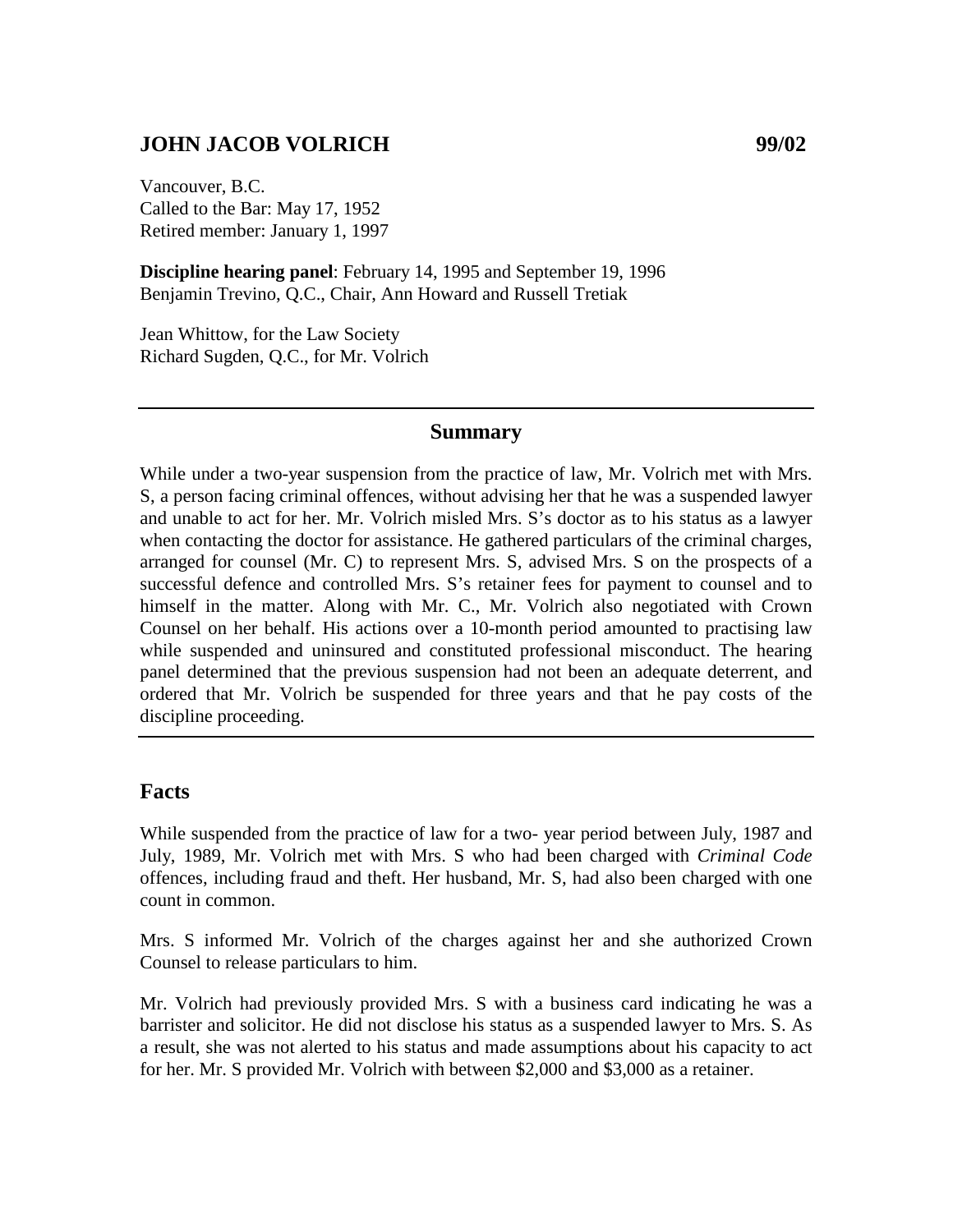Mr. Volrich called Mrs. S's doctor for assistance but did not advise of his suspension or his inability to act for Mrs. S.

On September 19, 1988 Mrs. S and Mr. S appeared in court, with Mr. Volrich's sister appearing on their behalf to put the matter over to October 3. The court was not advised that Mr. and Mrs. S were to be separately represented. Mr. Volrich was seated in the public gallery at this time.

Prior to the October 3 hearing date, Mr. Volrich asked a criminal law lawyer (Mr. C) to represent Mrs. S. Mr. Volrich offered the case to Mr. C on two conditions: first, Mr. Volrich was to assist Mr. C and, second, Mr. Volrich was to be in charge of the financial arrangements.

Mr. C met with Mrs. S and discussed the alternatives available to her and advised that he did not think she would be found innocent of the charges.

On October 3 Mr. Volrich's sister appeared in court as agent for Mr. C and fixed a trial date on which Mr. C could be available. Mr. Volrich, who was at the back of the courtroom for this appearance, subsequently accompanied Mrs. S for fingerprinting.

Mr. Volrich met with Crown Counsel to discuss Mrs. S's case, once by himself and once with Mr. C. Mr. Volrich advised Mrs. S about the prospects of a successful defence of the charges, both before and after meeting with Crown Counsel and before and after Mr. C's involvement in the case.

Mr. C appeared in court on four occasions on behalf of Mrs. S. She made a guilty plea in January, 1989 and was given a 30-day intermittent sentence in April, 1991. The charge against Mr. S was stayed or dismissed.

Mr. Volrich did not provide Mrs. S's retainer of \$2,000 to \$3,000 to Mr. C. In August, he paid Mr. C \$750 on his account of \$1,000. Mr. Volrich told the hearing panel that he also paid Mr. C the balance of \$250 and his sister \$300, although there was no evidence of when this money was paid. Mr. Volrich testified that he felt himself entitled to a reasonable recompense for the time he had spent.

# **Decision**

Mr. Volrich's conduct constituted professional misconduct.

# **Penalty**

The hearing panel found that Mr. Volrich had engaged in an ongoing scheme to practise law while under suspension.

Mr. Volrich never advised Mrs. S that he was a suspended lawyer and she naturally assumed he was able to act for her. He also misled Mrs. S's doctor as to his status as a lawyer. Mr. Volrich had his sister appear as agent for Mrs. S; appeared in court though in